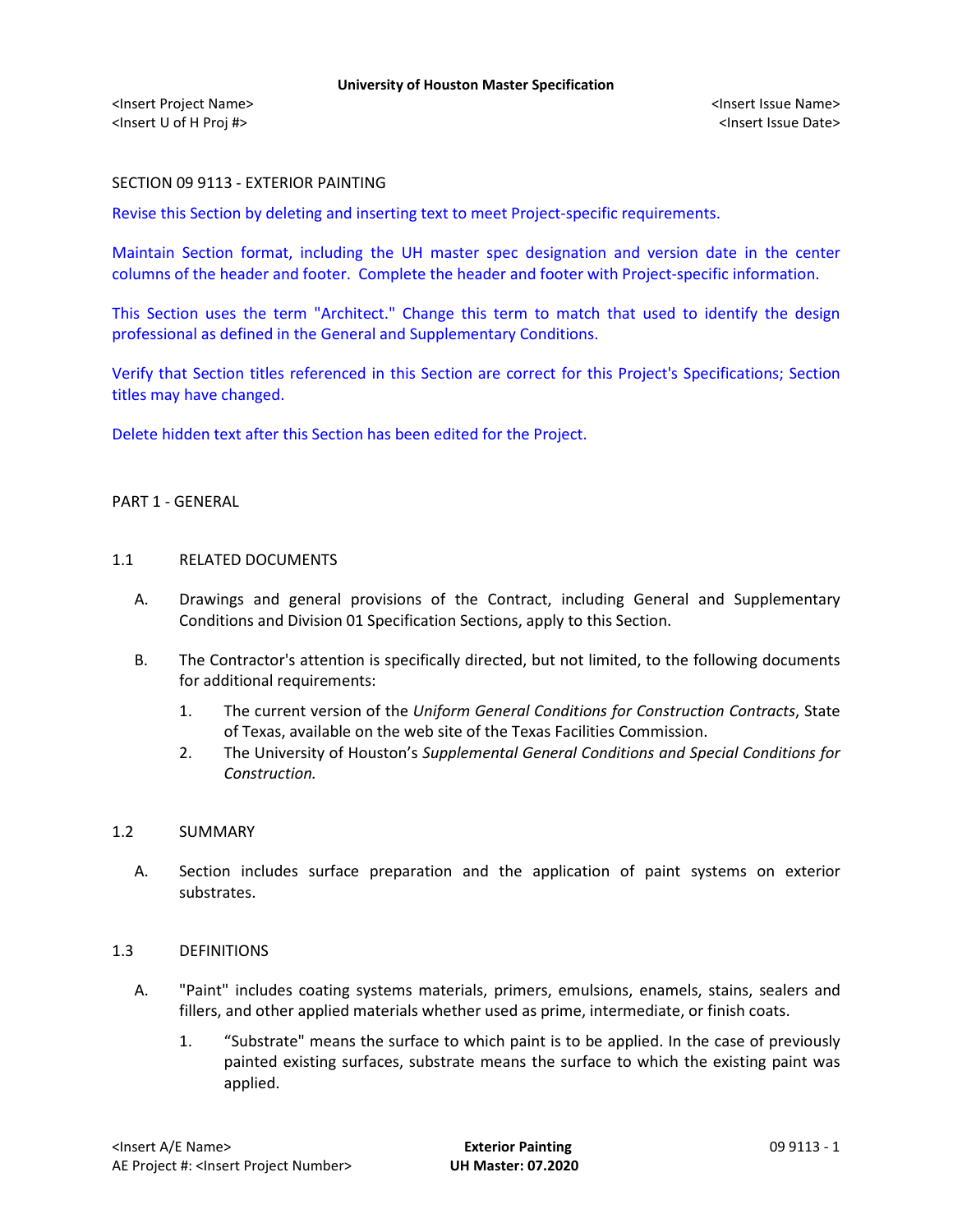<Insert Project Name> <Insert Issue Name> <Insert U of H Proj #> <Insert Issue Date>

- B. "Exterior Surfaces" means all building surfaces exposed to the exterior and includes surfaces of unconditioned interior areas that are exposed to untreated outside air.
- C. Standard coating terms defined in ASTM D 16 apply to this Section.
	- 1. Flat refers to a lusterless or matte finish with a gloss range below 15 when measured at an 85-degree meter.
	- 2. Eggshell refers to low-sheen finish with a gloss range between 20 and 35 when measured at a 60-degree meter.
	- 3. Semigloss refers to medium-sheen finish with a gloss range between 35 and 70 when measured at a 60-degree meter.
	- 4. Full gloss refers to high-sheen finish with a gloss range more than 70 when measured at a 60-degree meter.
- D. MPI Gloss and Sheen Standards as follows when tested in accordance with ASTM D 523.
	- 1. Gloss Level 5: A traditional semi-gloss.
		- a. Gloss Measured at 60 degrees: 35 to 70 units.

## 1.4 ACTION SUBMITTALS

A. Product Data: For each type of product. Include preparation requirements and application instructions.

Retain paragraph and associated subparagraphs below if Project is to be LEED v4 certified.

- B. LEED Action Submittals (Projects authorized for LEED certification only):
	- 1. Building Product Disclosure and Optimization:
		- a. Leadership Extraction Practices
			- 1) Extended Producer Responsibility (EPR): Submit documentation indicating that manufacturers have a take back or recycling program for the product purchased.
			- 2) Recycled Content: For products having recycled content, indicate percentages by weight of post-consumer and pre-consumer recycled content.
				- a) Include statement indicating costs for each product having recycled content.
		- b. Sourcing of Raw Materials: For products that are required to comply with requirements for regional materials, indicating location of material manufacturer and point of extraction, harvest, or recovery for each raw material.
			- 1) Include statement indicating distance to Project, cost for each regional material and the fraction by weight that is considered regional.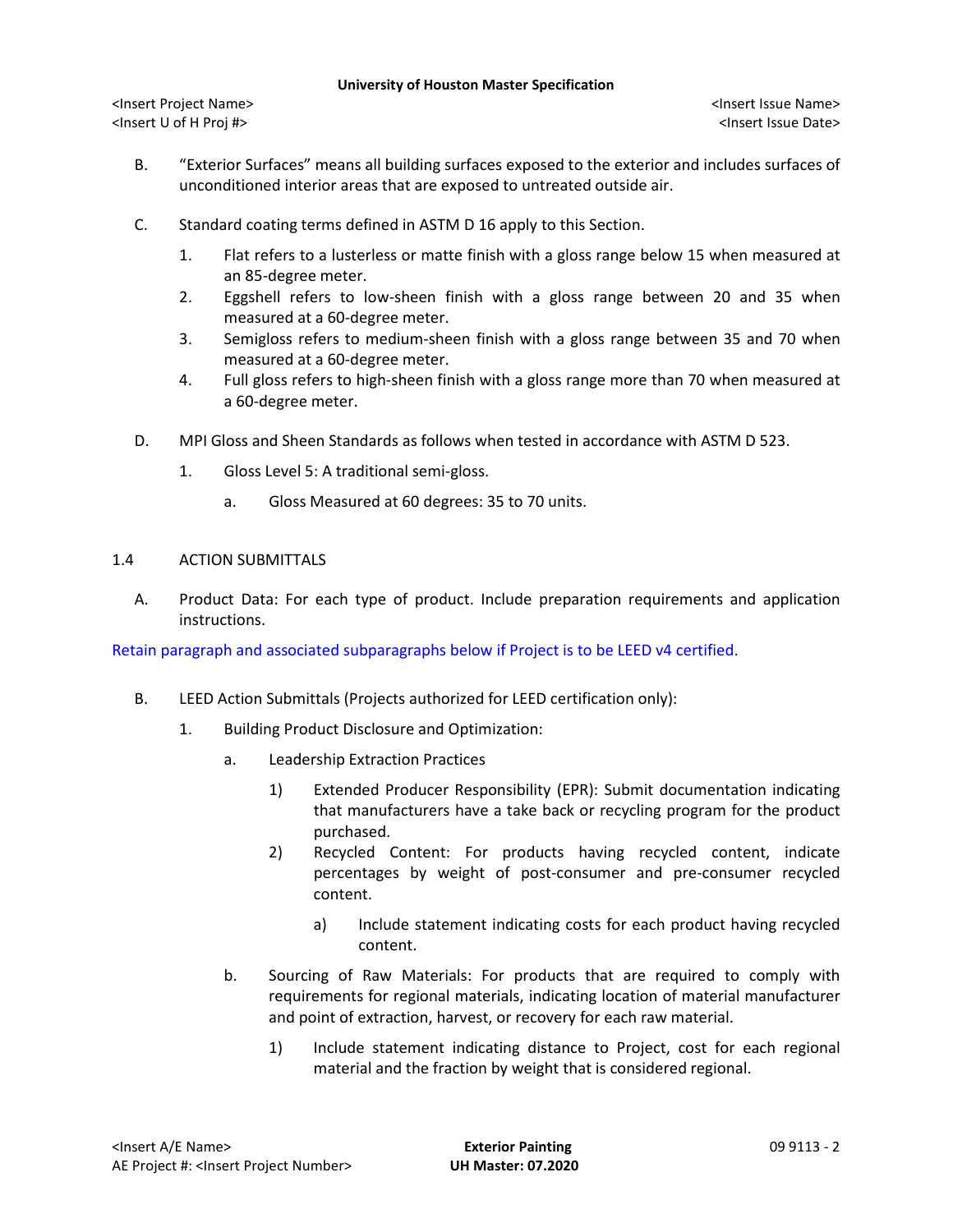- 2) Product Certificates: For materials manufactured within 100 miles of Project, indicating location of material manufacturer and point of extraction, harvest, or recovery for each raw material. Include distance to Project and cost for each raw material.
- 2. Laboratory Test Reports: For installation adhesives indicating compliance with requirements for low-emitting materials.
- C. Samples for Verification: For each type of paint system and each color and gloss of topcoat.
	- 1. Submit Samples on rigid backing, 8 inches (200 mm) square.
	- 2. Step coats on Samples to show each coat required for system.
	- 3. Label each coat of each Sample.
	- 4. Label each Sample for location and application area.
- D. Product List: For each product indicated, include the following:
	- 1. Cross-reference to paint system and locations of application areas. Use same designations indicated on Drawings and in schedules.
	- 2. Printout of current "MPI Approved Products List" for each product category specified, with the proposed product highlighted.
	- 3. VOC content.
	- 4. Include all the above information in the project closeout Operations and Maintenance manuals.
- 1.5 INFORMATIONAL SUBMITTALS
	- A. Material Certificates: For each type of paint, from manufacturer.

Retain paragraph and associated subparagraphs below if Project is to be LEED v4 certified.

- B. Informational LEED Submittals:
	- 1. Building Product Disclosure and Optimization Sourcing of Raw Materials:
		- a. Raw Material Sources and Extraction Reporting: Submit Raw materials supplier corporate Sustainability Reports (CSRs); documenting responsible extraction; including extraction locations, long term ecologically responsible land use, commitment to reducing environmental harms from extraction and manufacturing processes, and a commitment to meeting applicable standards or programs that address responsible sourcing criteria
			- 1) Submit manufacturers' self-declared reports
			- 2) Submit third party verified corporate sustainability reports (CSR) using one of the following frameworks"
				- a) Global Reporting Initiative (GRI) Sustainability Report
				- b) Organization for Economic Co-operation and Development (OECD)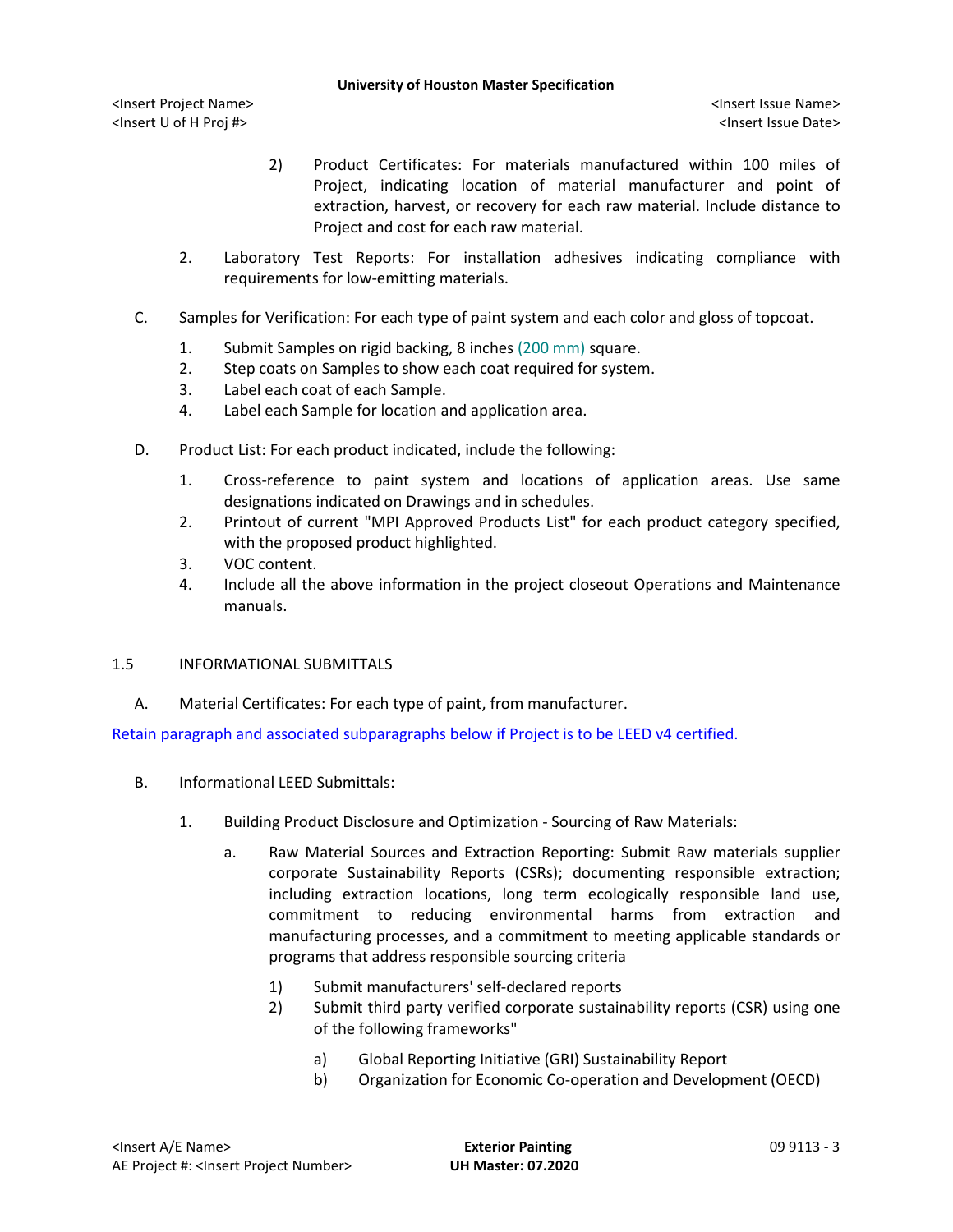<Insert Project Name> <Insert Issue Name> <Insert U of H Proj #> <Insert Issue Date>

- c) Guidelines for Multinational Enterprises
- d) UN Global Compact
- e) ISO 26000
- f) USGBC approved program.
- 2. Building Product Disclosure and Optimization Material Ingredients
	- a. Material Ingredient Optimization: Submit manufacturer's Environmental Product Declaration (EPD) or at least one of the following:
		- 1) GreenScreen V1.2 Benchmark: Third party report prepared by a licensed GreenScreen List Translator, or a full GreenScreen Assessment.
		- 2) Cradle to Cradle: Manufacturer's published literature for the product bearing the Cradle to Cradle logo.
		- 3) International Alternative Compliance Path REACH Optimization
		- 4) Declare: Manufacturer's completed Product Declaration Form
		- 5) Other programs approved by USGBC
	- b. Product Manufacturer Supply Chain Optimization: Submit documentation from manufacturers for products that go beyond material ingredient optimization as follows:
		- 1) Are sourced from product manufacturers who engage in validated and robust safety, health, hazard, and risk programs which at a minimum document at least 99 percent (by weight) of the ingredients used to make the building product or building material, and
		- 2) Are sourced from product manufacturers with independent third-party verification of their supply chain that at a minimum verifies:
			- a) Processes are in place to communicate and transparently prioritize chemical ingredients along the supply chain according to available hazard, exposure and use information to identify those that require more detailed evaluation
			- b) Processes are in place to identify, document, and communicate information on health, safety and environmental characteristics of chemical ingredients
			- c) Processes are in place to implement measures to manage the health, safety and environmental hazard and risk of chemical ingredients
			- d) Processes are in place to optimize health, safety and environmental impacts when designing and improving chemical ingredients
			- e) Processes are in place to communicate, receive and evaluate chemical ingredient safety and stewardship information along the supply chain
			- f) Safety and stewardship information about the chemical ingredients is publicly available from all points along the supply chain.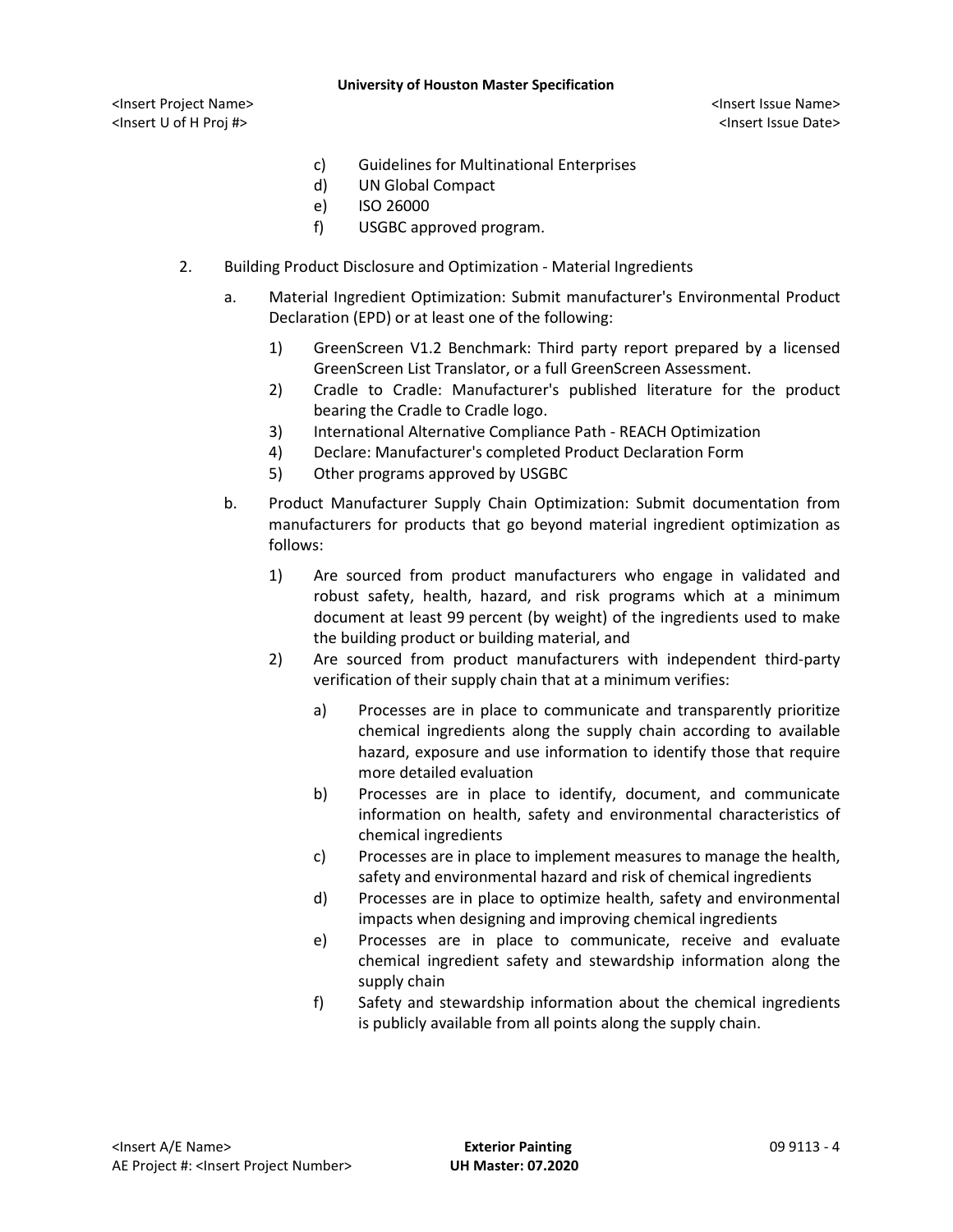#### 1.6 QUALITY ASSURANCE

- A. Applicator Qualifications: A firm or individual experienced in applying paints and coatings similar in material, design, and extent to those indicated for this Project, whose work has resulted in applications with a record of successful in-service performance.
- B. Source Limitations: Obtain block fillers and primers for each coating system from the same manufacturer as the finish coats.
- C. Benchmark Samples (Mockups): Provide a full-coat benchmark finish sample for each type of coating and substrate required. Comply with procedures specified in PDCA P5. Duplicate finish of approved sample Submittals.
	- 1. Architect will select one surface to represent surfaces and conditions for application of each type of coating and substrate.
		- a. Wall Surfaces: Provide samples on at least 100 sq. ft.
		- b. Small Areas and Items: Architect will designate items or areas required.
	- 2. Apply benchmark samples, according to requirements for the completed Work, after permanent lighting and other environmental services have been activated. Provide required sheen, color, and texture on each surface.
		- a. After finishes are accepted, Architect will use the room or surface to evaluate coating systems of a similar nature.
	- 3. Final approval of colors will be from benchmark samples.

### 1.7 DELIVERY, STORAGE, AND HANDLING

- A. Deliver materials to Project site in manufacturer's original, unopened packages and containers bearing manufacturer's name and label and the following information:
	- 1. Product name.
	- 2. Manufacturer's stock number and date of manufacture.
	- 3. Contents by volume, for pigment and vehicle constituents.
	- 4. Color name and number.
	- 5. VOC content.
- B. Store materials not in use in tightly covered containers in well-ventilated areas with ambient temperatures continuously maintained at not less than 45 deg F (7 deg C).
	- 1. Maintain containers in clean condition, free of foreign materials and residue.
	- 2. Remove rags and waste from storage areas daily.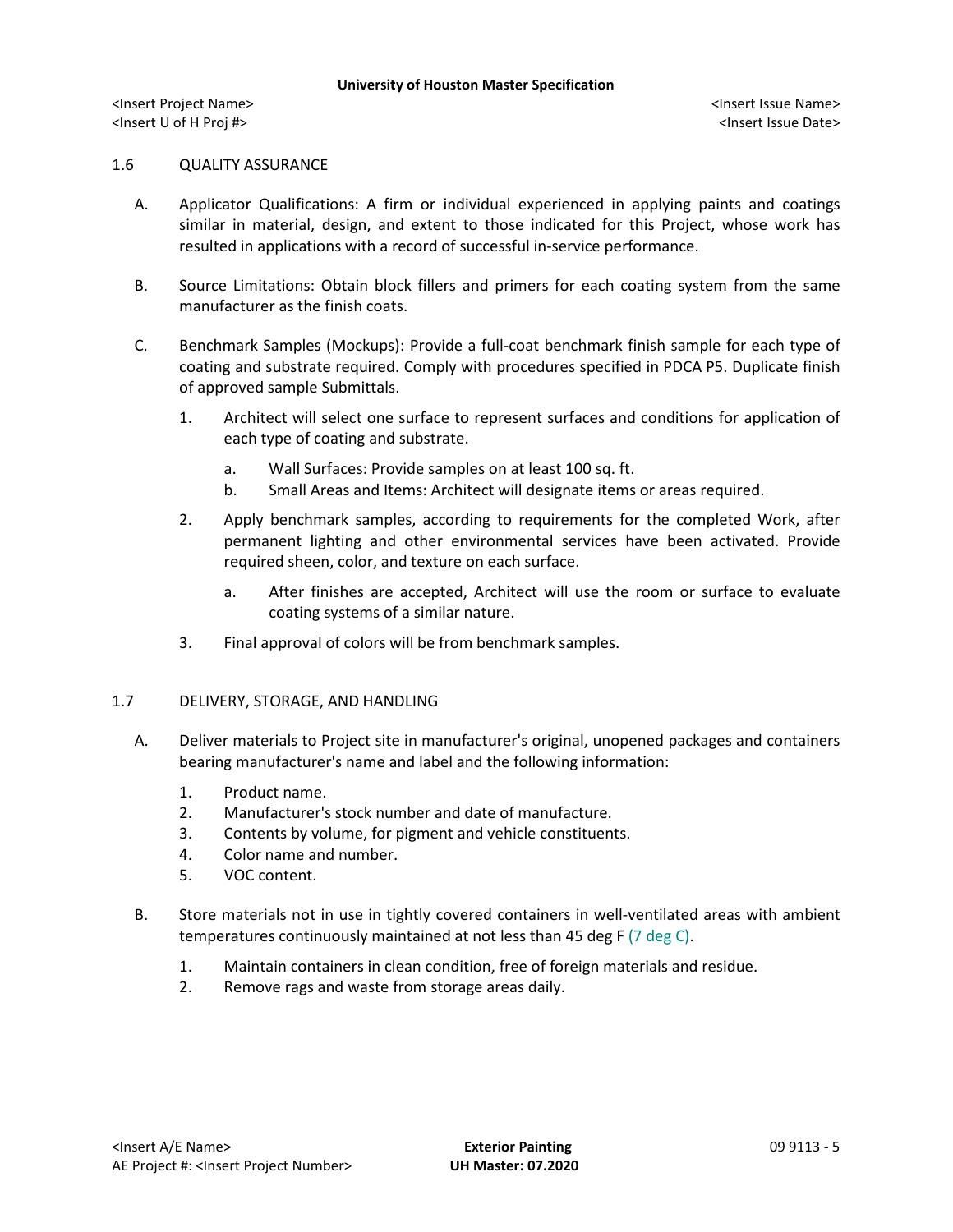## 1.8 FIELD CONDITIONS

- A. Apply paints only when temperature of surfaces to be painted and ambient air temperatures are between 50 and 95 deg F (10 and 35 deg C).
- B. Do not apply paints in snow, rain, fog, or mist; when relative humidity exceeds 85 percent; at temperatures less than 5 deg F (3 deg C) above the dew point; or to damp or wet surfaces.

## PART 2 - PRODUCTS

### 2.1 MANUFACTURERS

- A. [Manufacturers:](http://www.specagent.com/LookUp/?ulid=543&mf=04&src=wd) Subject to compliance with requirements, provide products by one of the following:
	- 1. Glidden Professional (formerly ICI Paints).
	- 2. Sherwin-Williams Company.
	- 3. Substitutions: See Section o1 2500 "Substitution Procedures."
- B. Products: Subject to compliance with requirements, provide products listed in other Part 2 articles for the paint category indicated.

# 2.2 PAINT, GENERAL

- A. MPI Standards: Provide products that comply with MPI standards indicated and that are listed in its "MPI Approved Products List."
- B. Ready mixed, unless intended to be a field-catalyzed coating.
- C. Material Compatibility:
	- 1. Provide materials for use within each paint system that are compatible with one another and substrates indicated, under conditions of service and application as demonstrated by manufacturer, based on testing and field experience.
	- 2. Provide paints and coatings of a soft paste consistency, capable of being readily and uniformly dispersed to a homogeneous coating, with good flow and brushing properties, and capable of drying or curing free of streaks or sags.
	- 3. Supply each coating material in quantity required to complete entire project's work from a single production run.
	- 4. Do not reduce, thin, or dilute coatings or add materials to coatings unless such procedure is specifically described in manufacturer's product instructions.
	- 5. For each coat in a paint system, provide products recommended in writing by manufacturers of topcoat for use in paint system and on substrate indicated.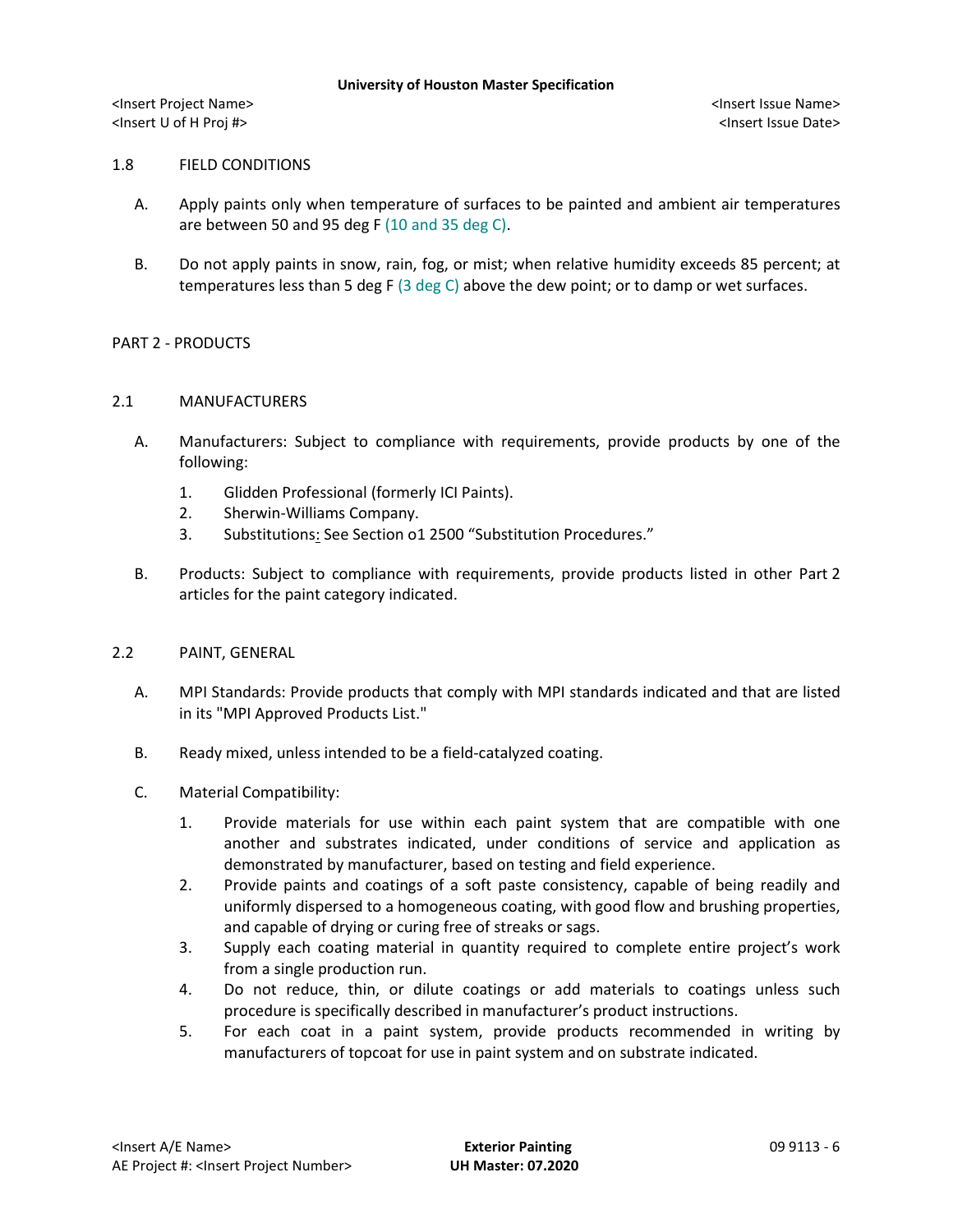<Insert Project Name> <Insert Issue Name> <Insert U of H Proj #> <Insert Issue Date>

- D. VOC Content: Provide materials that comply with the most stringent VOC limits specified in the following:
	- 1. 40 CFR 50, Subpart D National Volatile Organic Compound Emission Standards for Architectural Coatings.
	- 2. Determination of VOC Content: Testing and calculation in accordance with 40 CFR 59, Subpart D (EPA Method 24), exclusive of colorants added to a tint base and water added at project site; or other method acceptable to authorities having jurisdiction.
- E. Colors: As selected by Architect from manufacturer's full range.

## 2.3 PRIMERS/SEALERS

A. General: Where the manufacturer offers options on primers for a particular substrate use primer categorized as "best" by the manufacturer.

## 2.4 WATER-BASED PAINTS

- A. Latex, Exterior Semi-Gloss (Gloss Level 5): MPI #11.
- B. Latex, Exterior, Gloss (Gloss Level 6): MPI #119.
- C. Light Industrial Coating, Exterior, Water Based, Semi-Gloss (Gloss Level 5): MPI #163.
- D. Light Industrial Coating, Exterior, Water Based, Gloss (Gloss Level 6): MPI #164.

# 2.5 FLOOR COATINGS

A. Sealer, Water Based, for Concrete Floors: MPI #99.

# 2.6 SOURCE QUALITY CONTROL

- A. Testing of Paint Materials: Owner reserves the right to invoke the following procedure:
	- 1. Owner will engage the services of a qualified testing agency to sample paint materials. Contractor will be notified in advance and may be present when samples are taken. If paint materials have already been delivered to Project site, samples may be taken at Project site. Samples will be identified, sealed, and certified by testing agency.
	- 2. Testing agency will perform tests for compliance with product requirements.
	- 3. Owner may direct Contractor to stop applying paints if test results show materials being used do not comply with product requirements. Contractor shall remove noncomplying paint materials from Project site, pay for testing, and repaint surfaces painted with rejected materials. Contractor will be required to remove rejected materials from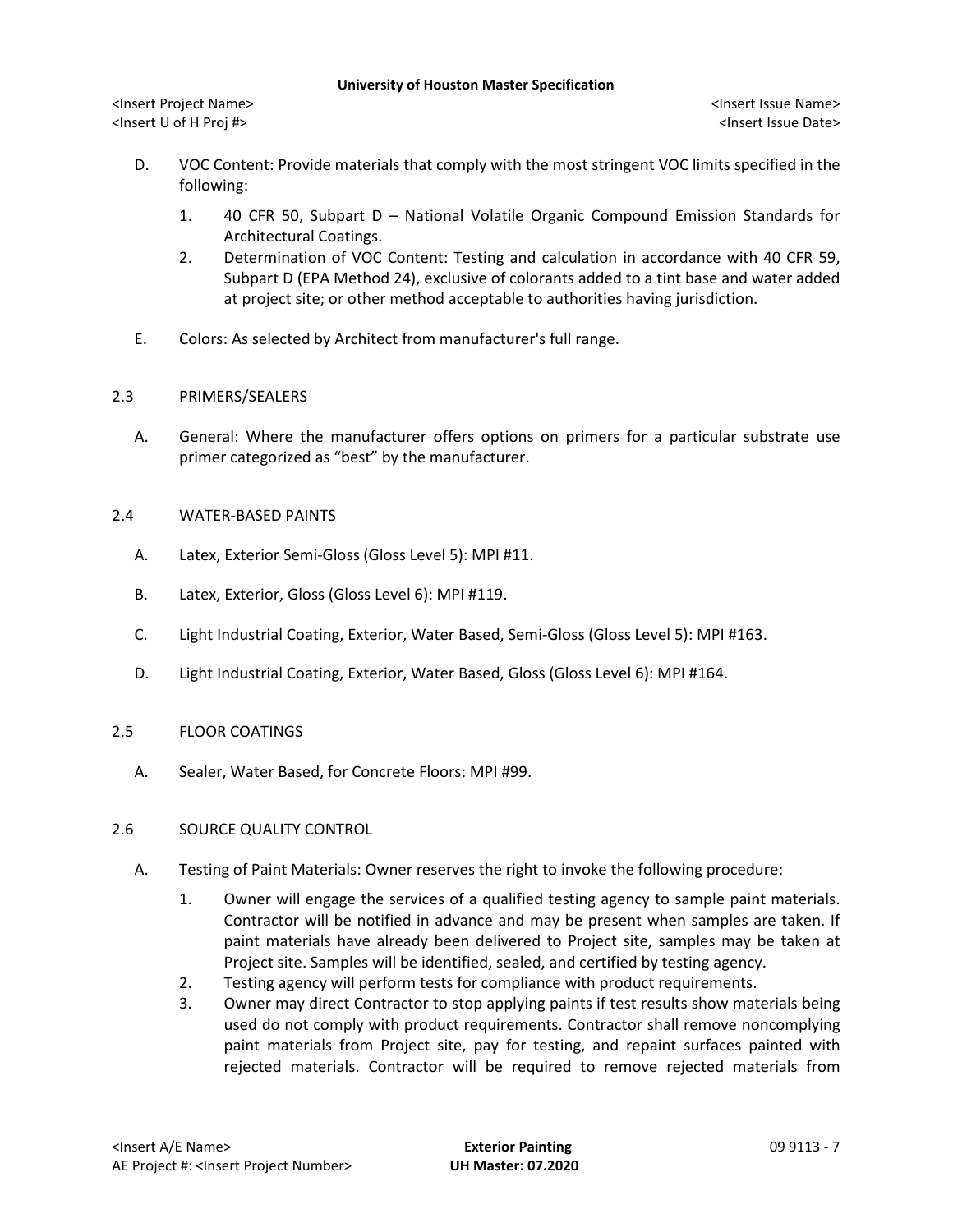<Insert U of H Proj #> <Insert Issue Date>

previously painted surfaces if, on repainting with complying materials, the two paints are incompatible.

## PART 3 - EXECUTION

## 3.1 EXAMINATION

- A. Examine substrates and conditions, with applicator present, for compliance with requirements for maximum moisture content and other conditions affecting performance of the Work.
- B. Maximum Moisture Content of Substrates: When measured with an electronic moisture meter as follows:
	- 1. Concrete: 12 percent.
	- 2. Masonry (Clay and CMU): 12 percent.
	- 3. Wood: 15 percent.
	- 4. Gypsum Board: 12 percent.
- C. Exterior Gypsum Board Substrates: Verify that finishing compound is sanded smooth.
- D. Verify suitability of substrates, including surface conditions and compatibility with existing finishes and primers.
- E. Proceed with coating application only after unsatisfactory conditions have been corrected.
	- 1. Application of coating indicates acceptance of surfaces and conditions.

### 3.2 PREPARATION

- A. Comply with manufacturer's written instructions and recommendations in "MPI Manual" applicable to substrates and paint systems indicated.
- B. Remove hardware, covers, plates, and similar items already in place that are removable and are not to be painted. If removal is impractical or impossible because of size or weight of item, provide surface-applied protection before surface preparation and painting.
	- 1. After completing painting operations, use workers skilled in the trades involved to reinstall items that were removed. Remove surface-applied protection.
- C. Clean substrates of substances that could impair bond of paints, including dust, dirt, oil, grease, and incompatible paints and encapsulants.
	- 1. Remove incompatible primers and reprime substrate with compatible primers or apply tie coat as required to produce paint systems indicated.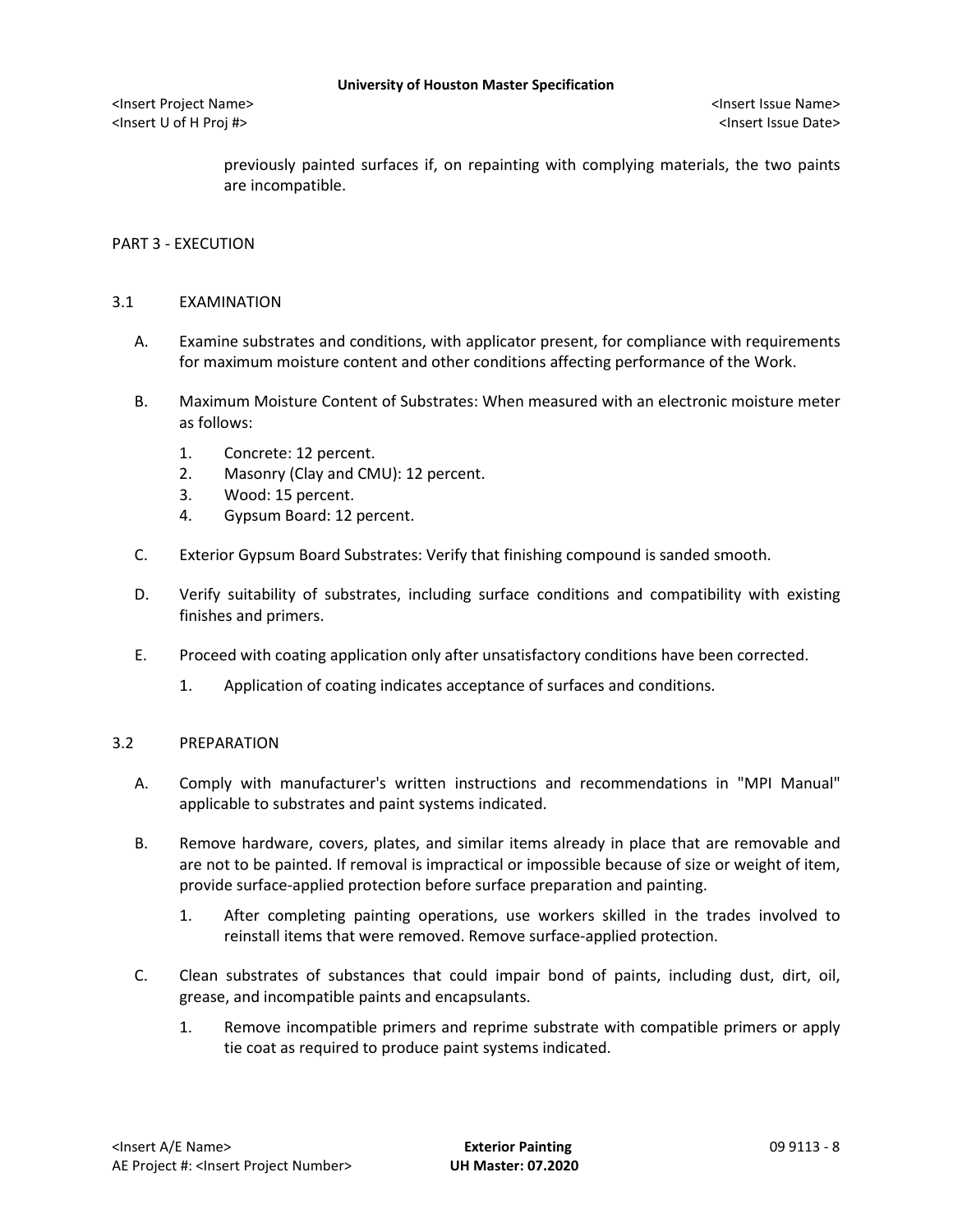- D. Concrete Substrates: Remove release agents, curing compounds, efflorescence, and chalk. Do not paint surfaces if moisture content or alkalinity of surfaces to be painted exceeds that permitted in manufacturer's written instructions.
- E. Masonry Substrates: Remove efflorescence and chalk. Do not paint surfaces if moisture content or alkalinity of surfaces or mortar joints exceeds that permitted in manufacturer's written instructions.
- F. Steel Substrates: Remove rust, loose mill scale, and shop primer if any. Clean using methods recommended in writing by paint manufacturer but not less than the following:
	- 1. SSPC-SP 2, "Hand Tool Cleaning."
	- 2. SSPC-SP 3, "Power Tool Cleaning."
	- 3. SSPC-SP 7/NACE No. 4, "Brush-off Blast Cleaning."
	- 4. SSPC-SP 11, "Power Tool Cleaning to Bare Metal."
- G. Shop-Primed Steel Substrates: Clean field welds, bolted connections, and abraded areas of shop paint, and paint exposed areas with the same material as used for shop priming to comply with SSPC-PA 1 for touching up shop-primed surfaces.
- H. Galvanized-Metal Substrates: Remove grease and oil residue from galvanized sheet metal by mechanical methods to produce clean, lightly etched surfaces that promote adhesion of subsequently applied paints.
- I. Aluminum Substrates: Remove loose surface oxidation.
- J. Wood Substrates:
	- 1. Scrape and clean knots. Before applying primer, apply coat of knot sealer recommended in writing by topcoat manufacturer for exterior use in paint system indicated.
	- 2. Sand surfaces that will be exposed to view and remove dust.
	- 3. Prime edges, ends, faces, undersides, and backsides of wood.
	- 4. After priming, fill holes and imperfections in the finish surfaces with putty or plastic wood filler. Sand smooth when dried.

# 3.3 APPLICATION

- A. Apply paints according to manufacturer's written instructions and recommendations in "MPI Manual."
	- 1. Use applicators and techniques suited for paint and substrate indicated.
	- 2. Paint surfaces behind movable items same as similar exposed surfaces. Before final installation, paint surfaces behind permanently fixed items with prime coat only.
	- 3. Paint both sides and edges of exterior doors and entire exposed surface of exterior door frames.
	- 4. Paint entire exposed surface of window frames and sashes.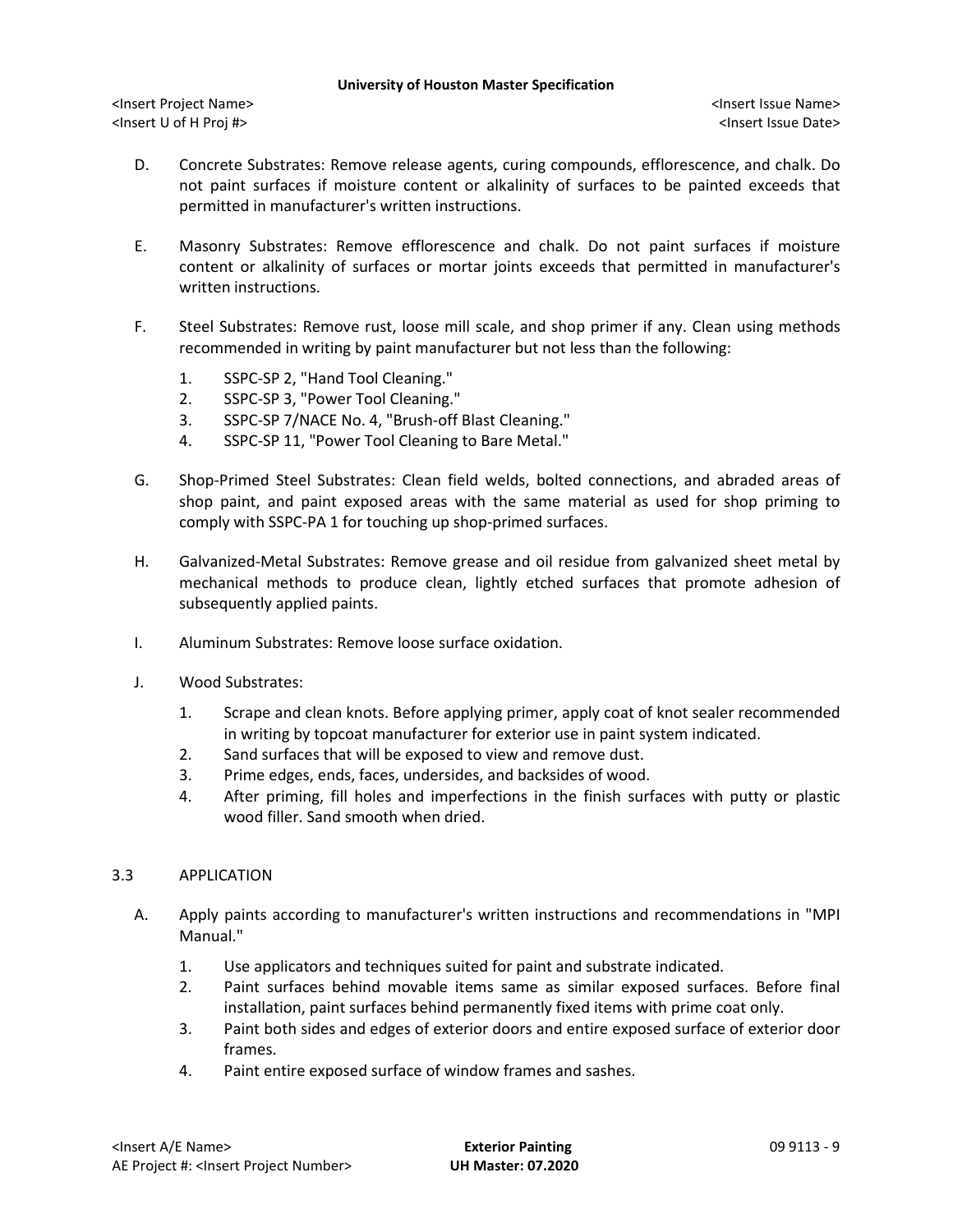<Insert Project Name> <Insert Issue Name> <Insert U of H Proj #> <Insert Issue Date>

- 5. Do not paint over labels of independent testing agencies or equipment name, identification, performance rating, or nomenclature plates.
- 6. Primers specified in painting schedules may be omitted on items that are factory primed or factory finished if acceptable to topcoat manufacturers.
- B. If undercoats or other conditions show through topcoat, apply additional coats until cured film has a uniform paint finish, color, and appearance.
- C. Apply paints to produce surface films without cloudiness, spotting, holidays, laps, brush marks, roller tracking, runs, sags, ropiness, or other surface imperfections. Cut in sharp lines and color breaks.
- D. Painting Fire Suppression, Plumbing, HVAC, Electrical, Communication, and Electronic Safety and Security Work:
	- 1. Paint the following work where exposed to view:
		- a. Equipment, including panelboards and switch gear.
		- b. Uninsulated metal piping.
		- c. Uninsulated plastic piping.
		- d. Pipe hangers and supports.
		- e. Metal conduit.
		- f. Plastic conduit.
		- g. Tanks that do not have factory-applied final finishes.

# 3.4 FIELD QUALITY CONTROL

- A. Dry Film Thickness Testing: Owner may engage the services of a qualified testing and inspecting agency to inspect and test paint for dry film thickness.
	- 1. Contractor shall touch up and restore painted surfaces damaged by testing.
	- 2. If test results show that dry film thickness of applied paint does not comply with paint manufacturer's written recommendations, Contractor shall pay for testing and apply additional coats as needed to provide dry film thickness that complies with paint manufacturer's written recommendations.

# 3.5 CLEANING AND PROTECTION

- A. At end of each workday, remove rubbish, empty cans, rags, and other discarded materials from Project site.
- B. After completing paint application, clean spattered surfaces. Remove spattered paints by washing, scraping, or other methods. Do not scratch or damage adjacent finished surfaces.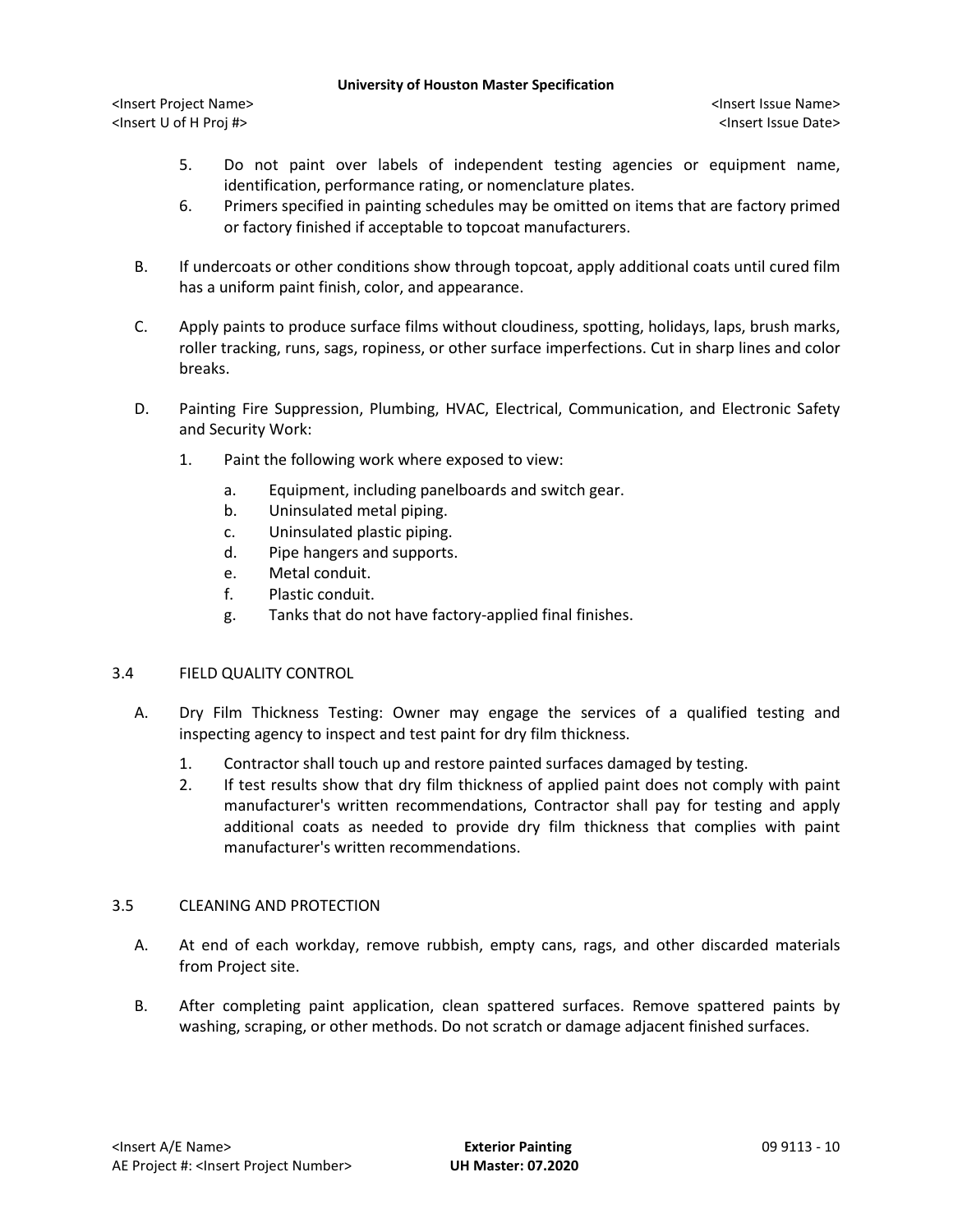<Insert Project Name> <Insert Issue Name> <Insert U of H Proj #> <Insert Issue Date>

- C. Protect work of other trades against damage from paint application. Correct damage to work of other trades by cleaning, repairing, replacing, and refinishing, as approved by Architect, and leave in an undamaged condition.
- D. At completion of construction activities of other trades, touch up and restore damaged or defaced painted surfaces.
- 3.6 EXTERIOR PAINTING SCHEDULE
	- A. Concrete Substrates, Nontraffic Surfaces:
		- 1. Latex System:
			- a. Prime Coat: Primer, alkali resistant, water based, MPI #3.
			- b. Topcoat: Latex, exterior semi-gloss (Gloss Level 5), MPI #11.
	- B. CMU Substrates:
		- 1. Latex System:
			- a. Prime Coat: Block filler, latex, interior/exterior, MPI #4.
			- b. Topcoat: Latex, exterior semi-gloss (Gloss Level 5), MPI #11.
		- 2. Latex over Alkali-Resistant Primer System:
			- a. Prime Coat: Primer, alkali resistant, water based, MPI #3.
			- b. Topcoat: Latex, exterior semi-gloss (Gloss Level 5), MPI #11.
	- C. Steel Substrates:
		- 1. Water-Based Light Industrial Coating System:
			- a. Prime Coat: Shop primer specified in Section 05 1200 "Structural Steel Framing" where substrate is specified.
			- b. Topcoat: Light industrial coating, exterior, water based, semi-gloss (Gloss Level 5), MPI #163.
	- D. Galvanized-Metal Substrates:
		- 1. Latex System:
			- a. Prime Coat: Primer, galvanized, water based, MPI #134.
			- b. Topcoat: Latex, exterior semi-gloss (Gloss Level 5), MPI #11.
		- 2. Water-Based Light Industrial Coating System:
			- a. Prime Coat: Primer, galvanized, water based, MPI #134.
			- b. Topcoat: Light industrial coating, exterior, water based, semi-gloss (Gloss Level 5), MPI #163.
	- E. Wood Substrates: Including wood trim doors.